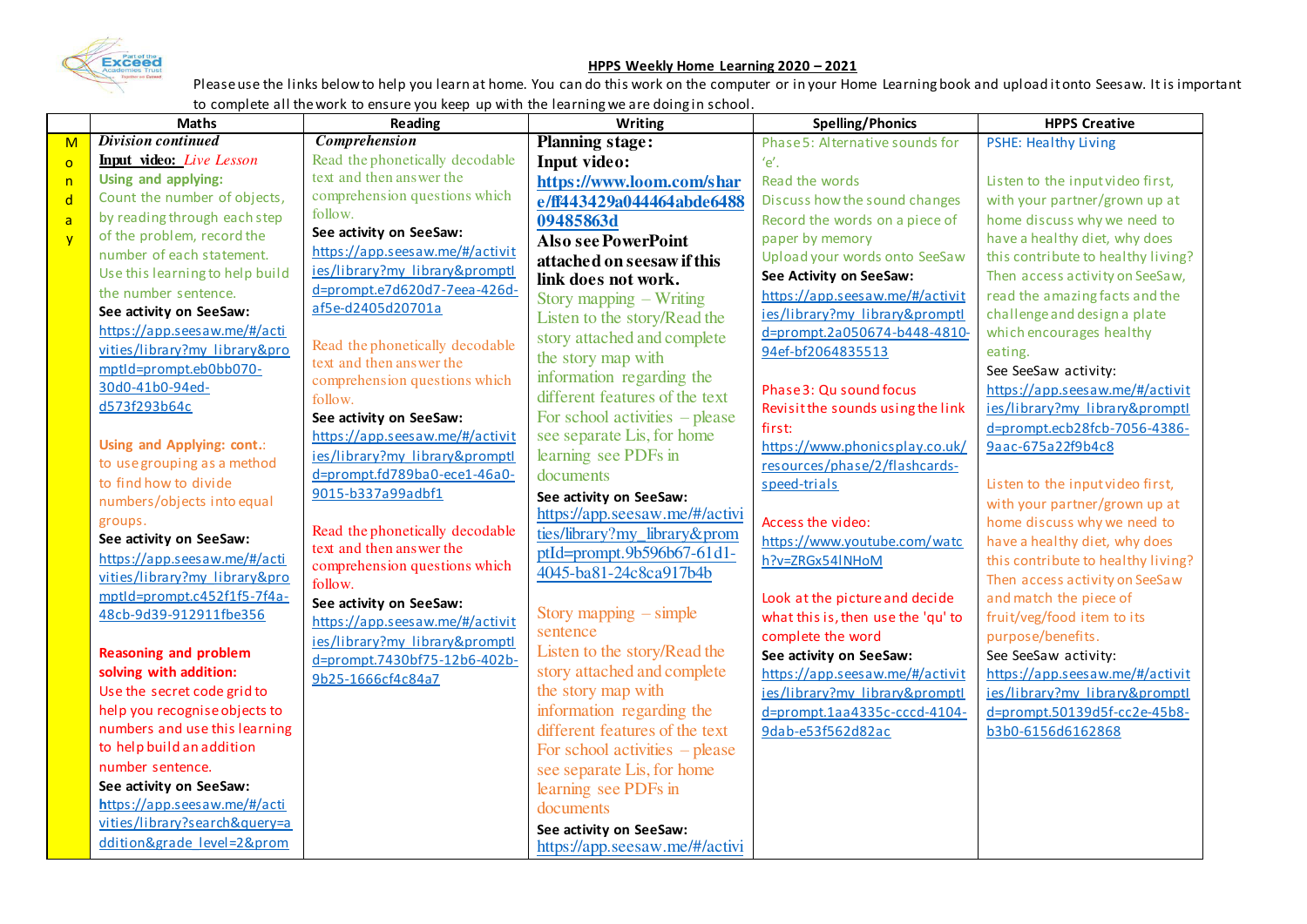|                        | ptld=prompt.3ac3fe7e-5ce3-<br>412e-8bb2-014f57dffe85                                                                                                                                                                                                                                                                                                           |                                                                                                                                                                                                                                                                                                                                                                                                    | ties/library?my_library&prom<br>ptId=prompt.8b2f9def-7417-<br>4397-9a13-5e188e26920d                                                                                                                                                                                                                                                                                                                      |                                                                                                                                                                                                                                                                                                                                       |                                                                                                                                                                                                                                                                                                                                                                                                                                                        |
|------------------------|----------------------------------------------------------------------------------------------------------------------------------------------------------------------------------------------------------------------------------------------------------------------------------------------------------------------------------------------------------------|----------------------------------------------------------------------------------------------------------------------------------------------------------------------------------------------------------------------------------------------------------------------------------------------------------------------------------------------------------------------------------------------------|-----------------------------------------------------------------------------------------------------------------------------------------------------------------------------------------------------------------------------------------------------------------------------------------------------------------------------------------------------------------------------------------------------------|---------------------------------------------------------------------------------------------------------------------------------------------------------------------------------------------------------------------------------------------------------------------------------------------------------------------------------------|--------------------------------------------------------------------------------------------------------------------------------------------------------------------------------------------------------------------------------------------------------------------------------------------------------------------------------------------------------------------------------------------------------------------------------------------------------|
|                        |                                                                                                                                                                                                                                                                                                                                                                |                                                                                                                                                                                                                                                                                                                                                                                                    | Story mapping $-$ pictures only<br>Listen to the story/Read the<br>story attached and complete<br>the story map with beginning,<br>middle, end.<br>For school activities $-$ please<br>see separate Lis, for home<br>learning see PDFs in<br>documents<br>See activity on SeeSaw:<br>https://app.seesaw.me/#/activi<br>ties/library?my_library&prom<br>ptId=prompt.b152cfa0-fd66-                         |                                                                                                                                                                                                                                                                                                                                       |                                                                                                                                                                                                                                                                                                                                                                                                                                                        |
|                        |                                                                                                                                                                                                                                                                                                                                                                |                                                                                                                                                                                                                                                                                                                                                                                                    | 46df-901a-3b3e23a143d3                                                                                                                                                                                                                                                                                                                                                                                    |                                                                                                                                                                                                                                                                                                                                       |                                                                                                                                                                                                                                                                                                                                                                                                                                                        |
| ū                      | <b>Division continued</b><br>Input video:                                                                                                                                                                                                                                                                                                                      | <b>Comprehension</b><br>Read the phonetically decodable                                                                                                                                                                                                                                                                                                                                            | <b>Planning stage:</b><br>Input video:                                                                                                                                                                                                                                                                                                                                                                    | Phase 5: Alternative 'ey' sound                                                                                                                                                                                                                                                                                                       | <b>PSHE: Healthy Living</b>                                                                                                                                                                                                                                                                                                                                                                                                                            |
| e<br>Š.<br>d<br>a<br>v | https://www.loom.com/share/<br>03e37623169548709afcae52e3<br>fe010c<br>Using and applying:<br>Read the word problem and<br>simply share the amounts into<br>the groups - then write a<br>division statement for this.<br>See activity on SeeSaw:<br>https://app.seesaw.me/#/acti<br>vities/library?my library&pro<br>mptld=prompt.21ed2660-<br>9ee0-4aa7-92be- | text and then answer the<br>comprehension questions which<br>follow.<br>See activity on SeeSaw:<br>https://app.seesaw.me/#/activit<br>ies/library?my library&promptl<br>d=prompt.908ad13a-f43f-4128-<br>80c2-55ae0d4fdfac<br>Read the phonetically decodable<br>text and then answer the<br>comprehension questions which<br>follow.<br>See activity on SeeSaw:<br>https://app.seesaw.me/#/activit | https://www.loom.com/shar<br>e/f9d8968b528f4096b648c86<br>db488693d<br>Use the planning from<br>yesterday to change the<br>setting and the problem.<br>Follow seesaw activity to<br>access the story map template<br>to rewrite the story by change.<br>See activity on SeeSaw:<br>https://app.seesaw.me/#/activi<br>ties/library?my_library&prom<br>ptId=prompt.4eeb7f0a-2d3b-<br>4f88-8c49-11c2ac6bc58d | Watch video:<br>https://www.youtube.com/watc<br>h?v=DgMQ5UOkbhA<br>Read the words first, find on<br>SeeSaw. Then complete the<br>words using the ey sound.<br>See activity on SeeSaw:<br>https://app.seesaw.me/#/activit<br>ies/library?my library&promptl<br>d=prompt.190a1c84-0ff4-48f1-<br>8fb5-fc8f9bb3ddb0<br>Phase 3 revisited: | Listen to the input video which<br>discusses well-being, what it is<br>and how you can do it. Access<br>activity on SeeSaw which asks<br>you how you can be happy,<br>what makes you happy, how you<br>can be supported. Record your<br>ideas with pictures or writing<br>and upload onto SeeSaw.<br>See activity on SeeSaw:<br>https://app.seesaw.me/#/activit<br>ies/library?my library&promptl<br>d=prompt.2cc5fe03-64be-4f87-<br>a9d8-440db9b20ec3 |
|                        | 186b303e148a<br>Using and Applying: cont.:<br>Read the word problem and<br>simply share the amounts into<br>the groups<br>See activity on SeeSaw:                                                                                                                                                                                                              | ies/library?my library&promptl<br>d=prompt.73262d81-e17d-<br>4296-a2e2-57693cf703c8<br>Read the phonetically decodable<br>text and then answer the                                                                                                                                                                                                                                                 | Re-writing the beginning<br>Use the planning from<br>yesterday to change the<br>characters and the setting.<br>See activity on SeeSaw:                                                                                                                                                                                                                                                                    | First watch the video Watch<br>input video:<br>https://www.youtube.com/watc<br>h?v=OyrYDitif1o<br>https://wordwall.net/resource/9<br>360211/speedy-flashcards-                                                                                                                                                                        |                                                                                                                                                                                                                                                                                                                                                                                                                                                        |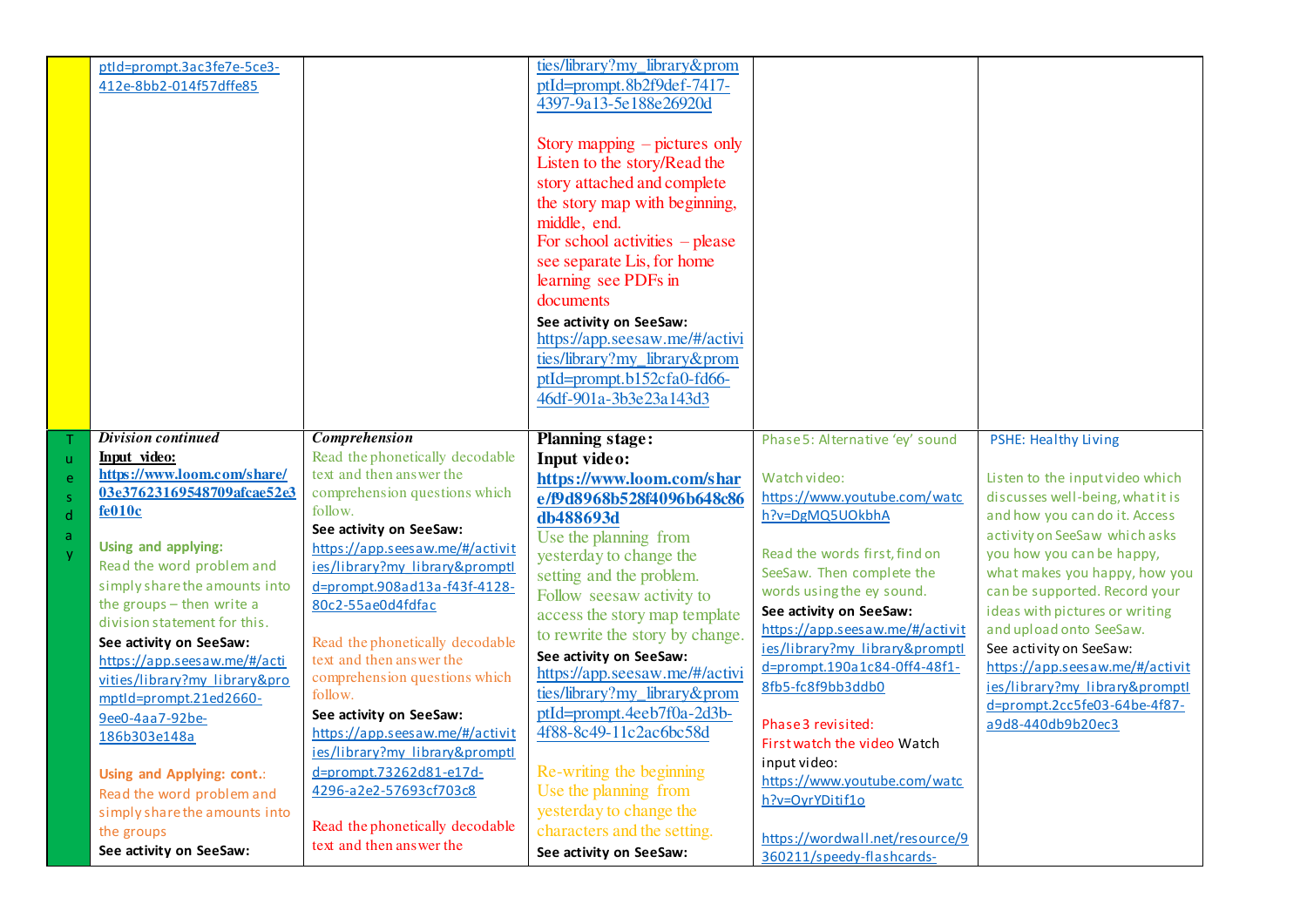|     | https://app.seesaw.me/#/acti  | comprehension questions which    | https://app.seesaw.me/#/activi  | phase-3                         |                                   |
|-----|-------------------------------|----------------------------------|---------------------------------|---------------------------------|-----------------------------------|
|     | vities/library?my_library&p   | follow.                          | ties/library?my_library&prom    | Then access rhe activity on     |                                   |
|     | romptId=prompt.4ba6144c-      | See activity on SeeSaw:          | ptId=prompt.c1c448dd-2f53-      | SeeSaw and write the correct    |                                   |
|     | 1b61-47ae-a3c0-               | https://app.seesaw.me/#/activit  | 418e-80a7-090411c0aaf3          | word to match the picture:      |                                   |
|     | 095c14e33680                  | ies/library?my library&promptl   |                                 | See activity on SeeSaw:         |                                   |
|     |                               | d=prompt.df833276-947a-452a-     | Changing the characters         | https://app.seesaw.me/#/activit |                                   |
|     | <b>Reasoning and problem</b>  | 9b19-58eb175a3b94                | Use the planning from           | ies/library?my library&promptl  |                                   |
|     | solving with addition:        |                                  | yesterday to change the         | d=prompt.83c8a2dc-3558-475d-    |                                   |
|     | Numicon addition to 20        |                                  | characters                      | acf1-7b0951b29323               |                                   |
|     | See activity on SeeSaw:       |                                  | See activity on SeeSaw:         |                                 |                                   |
|     | https://app.seesaw.me/#/acti  |                                  | https://app.seesaw.me/#/activit |                                 |                                   |
|     | vities/library?my library&pro |                                  | ies/library?my library&promptl  |                                 |                                   |
|     | mptld=prompt.879daa44-        |                                  | d=prompt.4eb94092-9d22-         |                                 |                                   |
|     | 39f9-46f5-9989-c700f844c996   |                                  | 4795-8d7d-4874d83d456e          |                                 |                                   |
|     |                               |                                  |                                 |                                 |                                   |
| W   | <b>Division continued</b>     | <b>Phonics</b>                   | <b>Writing stage:</b>           | Phase 5: Alternative cv sound   | PSHE: Healthy Living              |
| e   | Input video:                  | Review the sound mat for         | Writing the story with correct  | for c:                          |                                   |
| d   | https://www.loom.com/share/   | SATPINMD; review the             | sentence structure. Use the     | Inout video:                    | Developing from previous          |
| 'n. | 8b7123f70ef74bbd965da7f45     | different between real words and | story planning template form    | https://www.youtube.com/wat     | lesson, identify how to take care |
| e   | cf9a63c                       | nonsense words and then          | yesterday to write their own    | ch?v=VVc3vDqemig                | of their own well-being by        |
| Š,  |                               | complete the words with the      | version of the story, with the  | Read the words and then draw    | focusing on good things they      |
| ď   | Problem solving, reasoning:   | missing sounds to make a whole   |                                 |                                 | have done for other people. To    |
| ă   | Use knowledge of sharing and  | word.                            | changes they made.              | a colour circle around the      | reflect on their achievement's    |
|     | grouping to read the division | See activity on SeeSaw:          | See activity on SeeSaw:         | picture depending on which      | and identify how to move          |
|     | sentences with missing        | https://app.seesaw.me/#/activit  | https://app.seesaw.me/#/activi  | sound you think they are spelt  | forward from this.                |
|     | numbers to build the complete | ies/library?my library&promptl   | ties/library?my_library&prom    | with. Then put the words into   | See activity on SeeSaw:           |
|     | number sentence, some         | d=prompt.b9746743-8be5-          | ptId=prompt.cdc3ff18-28cf-      | different columns.              | https://app.seesaw.me/#/activit   |
|     | questions may require         | 44d9-b84c-242ad73bee47           | 4d47-a42e-2bdb183add75          | See activity on SeeSaw:         | ies/library?my library&promptl    |
|     | problem solving by working    |                                  |                                 | https://app.seesaw.me/#/activi  | d=prompt.af64c644-5083-4039-      |
|     | backwards                     | Read the phonetically decodable  | Writing the story using         | ties/library?my library&prom    | 82bd-32fb5b7e53c9                 |
|     | See activity on SeeSaw:       | text and then answer the         | correct letter formation and    | $ptId=prompt.662a5e82-d9c2-$    |                                   |
|     | https://app.seesaw.me/#/acti  | comprehension questions which    | most sounds. Use the story      | 4c4f-b509-bf93f26e8fbf          |                                   |
|     | vities/library?my library&pro | follow.                          | planning template form          |                                 |                                   |
|     | mptld=prompt.1028c55e-        | See activity on SeeSaw:          | yesterday to write their own    | Phase 3: th                     |                                   |
|     | 00bc-447b-8b87-               | https://app.seesaw.me/#/activit  | version of the story, with the  | Input video:                    |                                   |
|     | 32e1df5041d0                  | ies/library?my library&promptl   | changes they made.              | https://www.youtube.com/wat     |                                   |
|     |                               | d=prompt.928b273d-b38a-4f74-     | See activity on SeeSaw:         | $ch?v=6U354eD-hgQ$              |                                   |
|     | Problem solving, reasoing     | ba6b-d5ef1e770db5                | https://app.seesaw.me/#/activi  |                                 |                                   |
|     | Use knowledge of sharing and  |                                  | ties/library?my_library&prom    | Read the simple sentences       |                                   |
|     | grouping to read the division | Review the sound mat for         | ptId=prompt.8dc77dc1-6efd-      | and highlight the words which   |                                   |
|     | sentences with missing        | SATPINMD; review the             | 40a0-9145-a2e91b7c9777          | have the 'th' sound.            |                                   |
|     | numbers to build the complete | different between real words and |                                 | See activity on SeeSaw:         |                                   |
|     |                               | nonsense words and then          |                                 |                                 |                                   |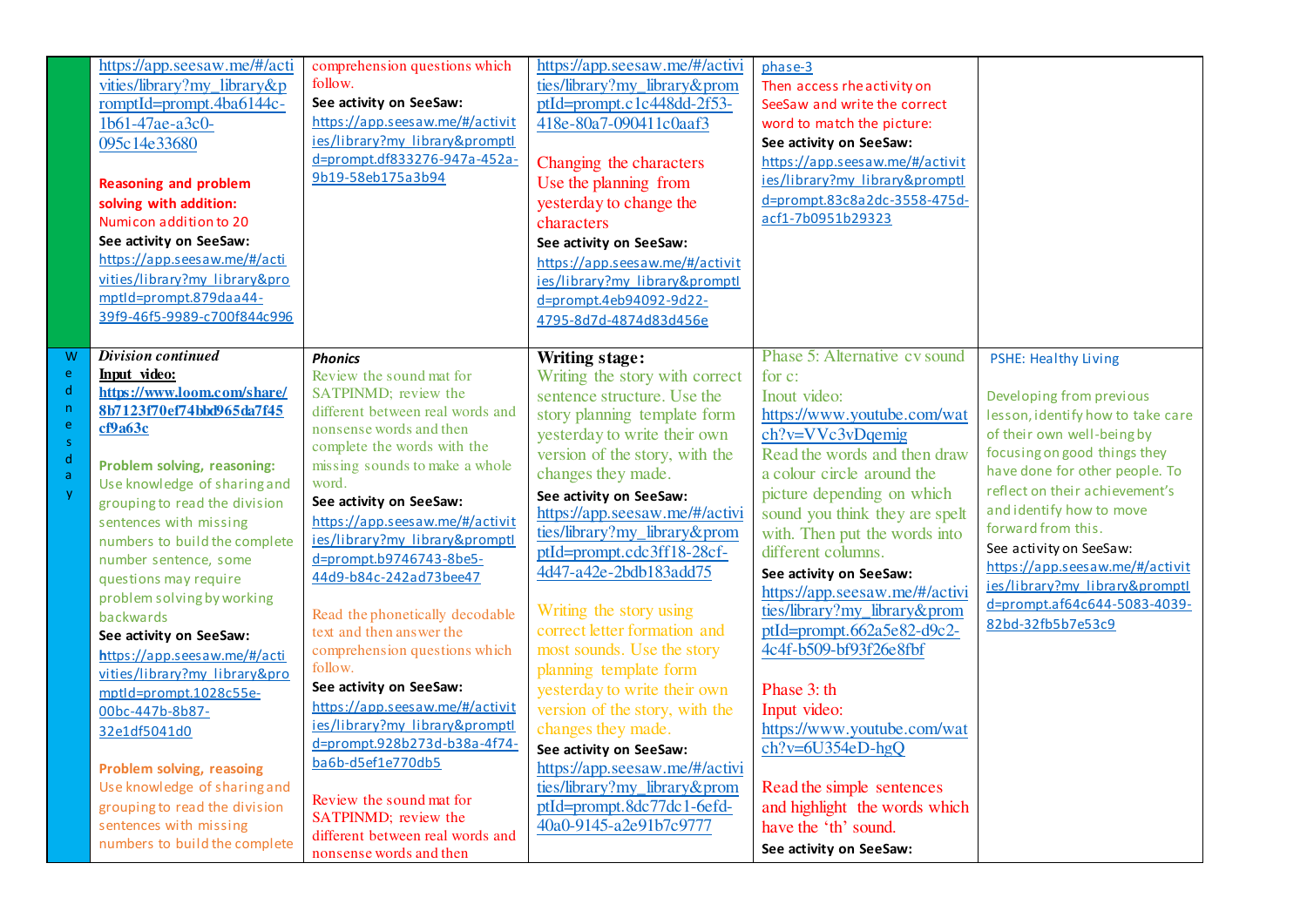|        | number sentence.<br>See activity on SeeSaw:<br>https://app.seesaw.me/#/acti                                                                                                                                                                                                                                                                                                                        | complete the words with the<br>missing sounds to make a whole<br>word.                                                                            | Writing the story with simple<br>sentences. Use the story<br>planning template form                                                                                                                                                       | https://app.seesaw.me/#/activi<br>ties/library?my library&prom<br>ptId=prompt.880af984-69f8-                           |                                                                                                                         |
|--------|----------------------------------------------------------------------------------------------------------------------------------------------------------------------------------------------------------------------------------------------------------------------------------------------------------------------------------------------------------------------------------------------------|---------------------------------------------------------------------------------------------------------------------------------------------------|-------------------------------------------------------------------------------------------------------------------------------------------------------------------------------------------------------------------------------------------|------------------------------------------------------------------------------------------------------------------------|-------------------------------------------------------------------------------------------------------------------------|
|        | vities/library?my library&p<br>romptId=prompt.2fc60f4e-<br>2f8e-453a-b4df-<br>6e5b99834394<br><b>Reasoning and problem</b><br>solving with addition:<br>Read the formal method of<br>addition with missing numbers<br>to assist and bring all the<br>learning together.<br>See activity on SeeSaw:<br>https://app.seesaw.me/#/acti<br>vities/library?my library&pro<br>mptld=prompt.1bf27cc8-3b50- | See activity on SeeSaw:<br>https://app.seesaw.me/#/activit<br>ies/library?my library&promptl<br>d=prompt.1dd49656-f1d9-4a64-<br>9e13-2695391d1c70 | yesterday to write their own<br>version of the story, with the<br>changes they made.<br>See activity on SeeSaw:<br>https://app.seesaw.me/#/activit<br>ies/library?my library&promptl<br>d=prompt.65a309dc-78c0-483a-<br>9ae8-420616be90b9 | 447d-9395-c45594e445d2                                                                                                 |                                                                                                                         |
|        | 48d1-b9c6-ea5a2651b2a3                                                                                                                                                                                                                                                                                                                                                                             |                                                                                                                                                   |                                                                                                                                                                                                                                           |                                                                                                                        |                                                                                                                         |
|        | <b>Division continued</b><br>Input video:<br>https://www.youtube.com/watc                                                                                                                                                                                                                                                                                                                          | <b>World Book Day</b><br><b>Aliens Theme</b>                                                                                                      | <b>Nouns</b><br>Input video:                                                                                                                                                                                                              | Phase 5: Alternative j sound<br>Input video: Powerpoint                                                                | <b>PSHE: Healthy Living</b>                                                                                             |
| Ś.     | h?v=UejjvxBKh7I                                                                                                                                                                                                                                                                                                                                                                                    | Activity 1:<br>Listen to the story first:                                                                                                         | https://www.loom.com/shar<br>e/3a00887138fd49cc9fe4d9a<br>1d73a95f5                                                                                                                                                                       | Read the words on the sheet,<br>then use this learning to help                                                         | To understand the purpose of<br>relationship's and why they are<br>important. Children to recognise                     |
| ď<br>ă | <b>Reasoning:</b><br>Read the word problems and<br>apply logical thinking taught                                                                                                                                                                                                                                                                                                                   | https://www.worldbookday.co<br>m/share-a-story-corner/                                                                                            | Use their own story map and<br>find the nouns which they<br>used in their using the grid                                                                                                                                                  | you underline/put the sound<br>buttons on the words.<br>See activity on SeeSaw:                                        | that friendships are sacred and<br>these people help to take care<br>of out well-being, and us theirs.                  |
|        | over the this week and last to<br>complete the activity<br>See activity on SeeSaw:<br>https://app.seesaw.me/#/acti<br>vities/library?my_library&pro                                                                                                                                                                                                                                                | Then choose on of the activities<br>from the PDF pack and complete<br>See activity on SeeSaw:<br>https://app.seesaw.me/#/activit                  | sheet attached on SeeSaw,<br>then use this in a sentence.<br>The sentence may be the<br>same ones from their story:                                                                                                                       | https://app.seesaw.me/#/activi<br>ties/library?my_library&prom<br>ptId=prompt.1019e8cd-817d-<br>43c3-b357-3de6b5417bda | Record on the activity sheet<br>different ways which you can be<br>a good friend to someone.<br>See activity on SeeSaw: |
|        | mptld=prompt.2ea75f8c-a4f0-<br>408f-a6b3-ade46f8c5f30<br><b>Reasoning:</b>                                                                                                                                                                                                                                                                                                                         | ies/library?my library&promptl<br>d=prompt.5b88b72e-9cf5-4c83-<br>aa76-6c9d51d8f065                                                               | See activity on SeeSaw:<br>https://app.seesaw.me/#/activit<br>ies/library?my library&promptl<br>d=prompt.f8a43fa1-e3b1-403c-                                                                                                              | Phase 3: Review of all sounds<br>learnt this week, including the<br>new sh sound.                                      | https://app.seesaw.me/#/activit<br>ies/library?my library&promptl<br>d=prompt.6305b056-4df8-48c2-<br>b8fa-b530230c3d18  |
|        | Read the word problems and<br>apply logical thinking taught<br>over the this week and last to<br>complete the activity<br>See activity on SeeSaw:                                                                                                                                                                                                                                                  |                                                                                                                                                   | 966d-b47ddbaa74f3<br>Use their own story map and<br>find the nouns which they<br>used in their using the grid                                                                                                                             | Read the words, look at the<br>picture and then decide which<br>picture should match the<br>word, circle the word.     |                                                                                                                         |

T h u r s d a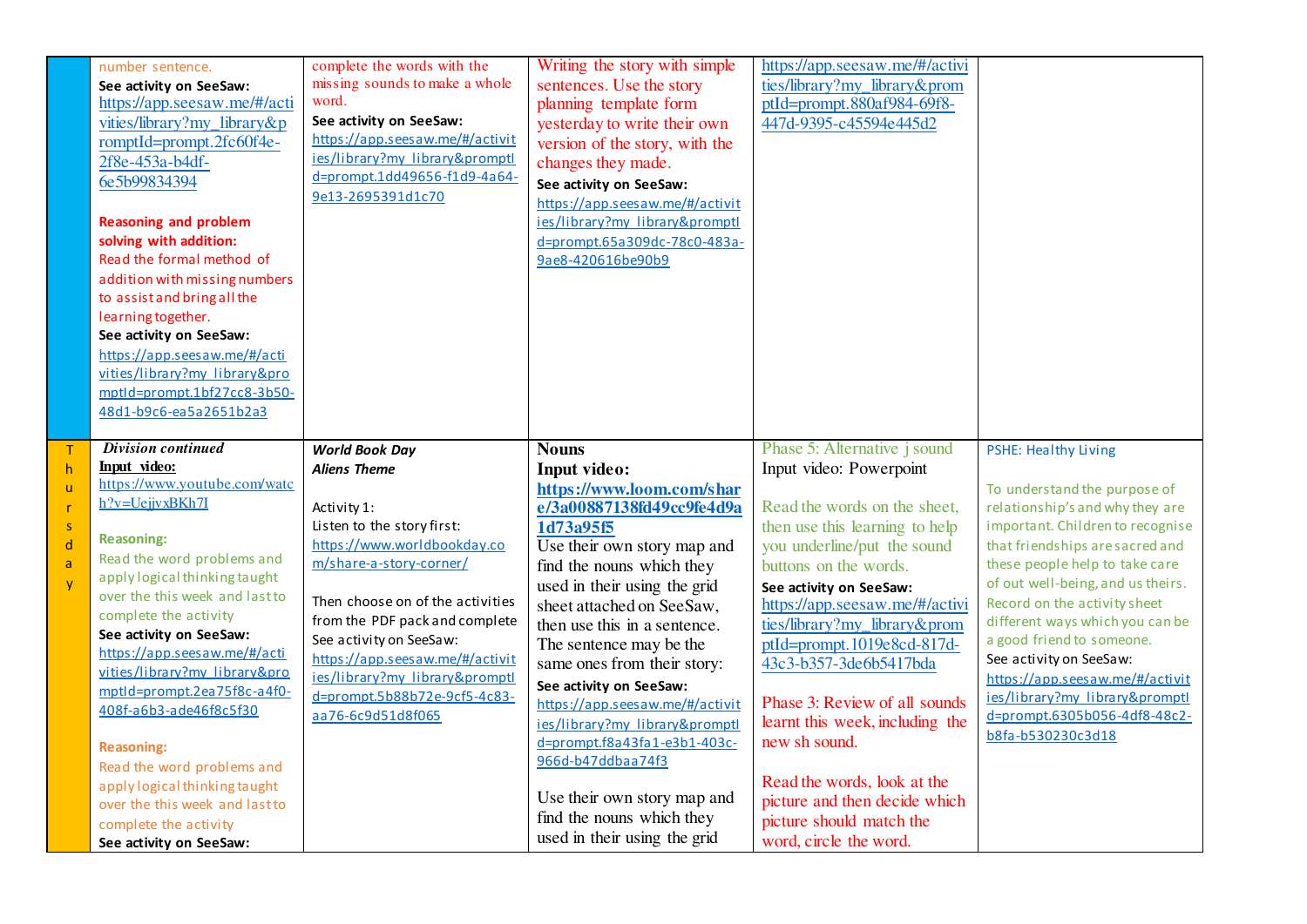|                    | https://app.seesaw.me/#/acti                       |                                                                | sheet attached on SeeSaw,                    | See activity on SeeSaw:         |                                                                 |
|--------------------|----------------------------------------------------|----------------------------------------------------------------|----------------------------------------------|---------------------------------|-----------------------------------------------------------------|
|                    | vities/library?my_library&p                        |                                                                | See activity on SeeSaw:                      | https://app.seesaw.me/#/activit |                                                                 |
|                    | romptId=prompt.78374a8e-                           |                                                                | https://app.seesaw.me/#/activit              | ies/library?my library&promptl  |                                                                 |
|                    | ed6e-4467-845b-                                    |                                                                | ies/library?my library&promptl               | d=prompt.a4a28882-3144-475b-    |                                                                 |
|                    | 46adb8198a4a                                       |                                                                | d=prompt.1368db46-8bb4-                      | 9fa6-46b5ba00008b               |                                                                 |
|                    |                                                    |                                                                | 4a45-a44a-1bfa3d4f37ad                       |                                 |                                                                 |
|                    | <b>Reasoning and problem</b>                       |                                                                |                                              |                                 |                                                                 |
|                    | solving with addition:                             |                                                                |                                              |                                 |                                                                 |
|                    | Continue to develop an                             |                                                                |                                              |                                 |                                                                 |
|                    | increased understanding of                         |                                                                |                                              |                                 |                                                                 |
|                    | number relationships by using                      |                                                                |                                              |                                 |                                                                 |
|                    | the house figure, with three                       |                                                                |                                              |                                 |                                                                 |
|                    | numbers to discuss                                 |                                                                |                                              |                                 |                                                                 |
|                    | relationships between thee.                        |                                                                |                                              |                                 |                                                                 |
|                    | See activity on SeeSaw:                            |                                                                |                                              |                                 |                                                                 |
|                    | https://app.seesaw.me/#/acti                       |                                                                |                                              |                                 |                                                                 |
|                    | vities/library?search&query                        |                                                                |                                              |                                 |                                                                 |
|                    | $=$ addition&grade_level=1&                        |                                                                |                                              |                                 |                                                                 |
|                    | promptId=prompt.69f9b623                           |                                                                |                                              |                                 |                                                                 |
|                    | $-6d92-47ca-b5a0-$                                 |                                                                |                                              |                                 |                                                                 |
|                    |                                                    |                                                                |                                              |                                 |                                                                 |
|                    |                                                    |                                                                |                                              |                                 |                                                                 |
|                    | 878e8c88e27a                                       |                                                                |                                              |                                 |                                                                 |
|                    |                                                    |                                                                |                                              |                                 |                                                                 |
|                    | <b>Division continued</b>                          | SPaG - focus tricky words in                                   | Revisiting verbs                             |                                 | <b>PSHE: Healthy Living</b>                                     |
|                    | Input video:                                       | different phases                                               |                                              | Phonics play:                   |                                                                 |
|                    | https://www.youtube.com/watc<br>$h$ ?v= Dygo-OqaHg |                                                                |                                              |                                 | To rejoice in all good things in                                |
|                    |                                                    | Phase 4 tricky words:                                          | Read the sentences and                       | Provide parents the below       | their life, focus back on a time                                |
|                    | Using, applying, reasoning:                        | Read the tricky words and                                      | choose the correct verb which                | password and username via       | when you have felt kindness                                     |
|                    | Use knowledge of                                   | colour them in according to                                    | fits grammatically into the                  | See Saw to login to phonics     | from those around you. Think of                                 |
|                    | multiplication and division to                     | what the key chartsays, then                                   | sentence, x9.                                | play at home.                   | 5 different types of kindness                                   |
|                    | assistin reviewing                                 | match the tricky word on the<br>key to the same tricky word on | See activity on SeeSaw:                      |                                 | acts they have experience and<br>identify how this made them    |
|                    | understanding of grouping and                      | the lock.                                                      | https://app.seesaw.me/#/activi               | Jan21                           | feel.                                                           |
|                    | sharing by comprehending                           | See activity on SeeSaw:                                        | ties/library?my_library&prom                 | Home                            | See activity on SeeSaw:                                         |
|                    | word problems                                      | https://app.seesaw.me/#/activit                                | ptId=prompt.e9ce2249-e18c-                   |                                 | https://app.seesaw.me/#/activit                                 |
|                    | See activity on SeeSaw:                            | ies/library?my library&promptl                                 | 4310-b9e0-daf4ac22b141                       | Phase 5 revisited:              | ies/library?my library&promptl                                  |
|                    | https://app.seesaw.me/#/acti                       | d=prompt.28424e47-d6bc-449a-                                   | Read the sentences and                       | https://www.phonicsplay.co.uk/  | d=prompt.e782ac6f-82d6-4055-                                    |
|                    | vities/library?my library&pro                      | bc6e-3ad72067ec8b                                              |                                              | resources/phase/5/reading-      | bd04-bc03b88963d7                                               |
|                    | mptld=prompt.3c7f22c4-bdf8-                        |                                                                | choose the correct verb which                | robot                           |                                                                 |
|                    | 4e25-8683-b0fa508213f4                             | Phase 3 tricky words:                                          | fits grammatically into the                  |                                 |                                                                 |
|                    |                                                    | Read the tricky words and                                      | sentence, repeat x6 and then                 |                                 | To rejoice in all good things in                                |
| ri<br>ď<br>ă<br>y. | Using, applying, reasoning:<br>Use knowledge of    | colour them in according to<br>what the key chartsays, then    | create own sentence using the<br>verb 'ran'. | Phase 3:                        | their life, focus back on a time<br>when you have felt kindness |